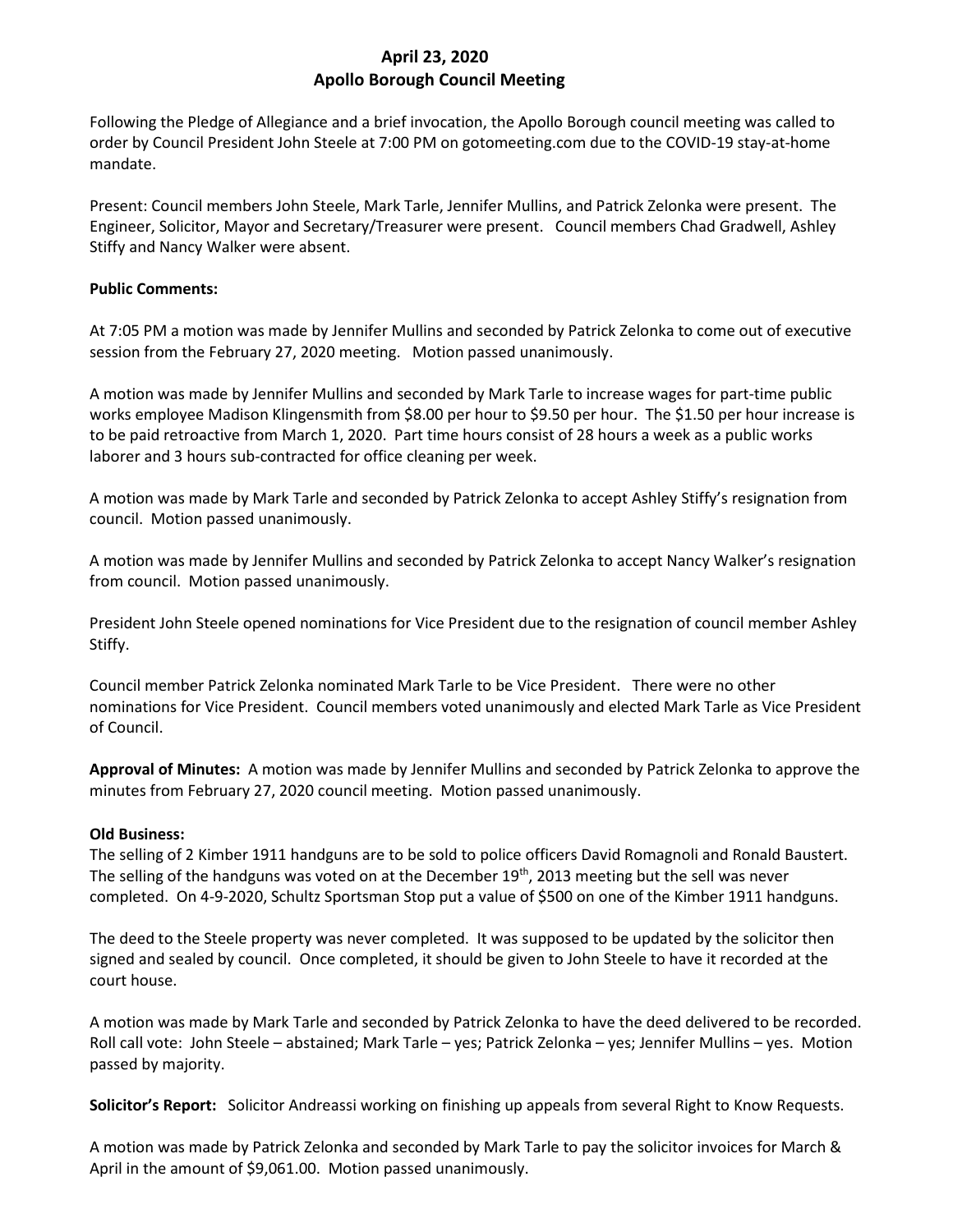**Engineering Report:** A report was given by our Engineer.

A motion was made by Mark Tarle and seconded by Jennifer Mullins to pay Olsen Craft Invoices for March & April in the amount of \$10,370.65. Motion passed unanimously.

### **Secretary/Treasurer Report:**

- ●Clean up days.
- ●Apollo Presbyterian Church/Pastor Lee with help of volunteers to clean up Owens Grove Walking Trail.
- Hazard Mitigation Plan Resolution.
- ●Treasurer's Report of Funds for March & April.

Clean up days delayed to second week in September due to COVID-19.

Council agreed unanimously to approve Apollo Presbyterian Church's offer to clean up the Owens Grove walking trail. Pastor Lee along with volunteers will do the clean up when the weather permits.

A motion was made by Patrick Zelonka and seconded by Jennifer Mullins to adopt the Armstrong County Hazard Mitigation Plan Resolution. Motion passed unanimously.

A motion was made by Patrick Zelonka and seconded by Mark Tarle to accept the treasurer's report for March & April. Motion passed unanimously.

**Mayor's Report:** A report was given by Mayor Virostek. Expecting applicants for Leonard Miller Scholarship.

## **Personnel/HR Committee Report:** John Steele – Chair

The committee is working on a Code of Conduct and Job Descriptions. Once completed a hard copy will be given to the solicitor for review.

### **Public Works & Streets Committee Report:** - Chair

Public Works received pricing for a metal structure to hold extra salt for snow removal. Carolina Carport quoted \$7,500 to \$9,500 depending on the size chosen. The quoted price does not include the cement pad. Estimated price for a canvas cover with a concrete pad is \$5,700 and would not be worth the expense. Council member Mark Tarle contacted Stanfords on possibly renting a bay from them to store the salt. Stanfords declined the request.

### **Public Safety & Public Service Committee Report:** Mark Tarle – Chair

Officer Romagnoli and Officer Baustert have offered to buy the Kimber hand guns in exchange for the purchase of new Taser guns. The Taser guns expire after 5 years and they are due for replacement.

Police officers employment status update. Apollo Borough has 1 full time officer (Ron Baustert), 1 part-time OIC (Dave Romagnoli) and 2 part-time officers (Danny Anthony) (Steven Callipare) who have been added to the roster for emergencies/additional coverage if needed. Additional coverage should be monitored according to the budget and shifts/hours will be decided by the Mayor and the OIC (Officer in Charge).

2008 Ford police car has been repaired.

### **Property & Planning Committee Report:** Mark Tarle – Chair

Continuous complaints from residents regarding property at 900 N Warren Avenue.

A motion was made by Jennifer Mullins and seconded by Patrick Zelonka to declare 900 N. Warren Avenue a nuisance property.

A letter will be submitted and delivered by a borough police officer to the property owner of 900 N. Warren Avenue to inform them. The property owner will have 10 days to clean up the property and expose markers that divide the property lines.